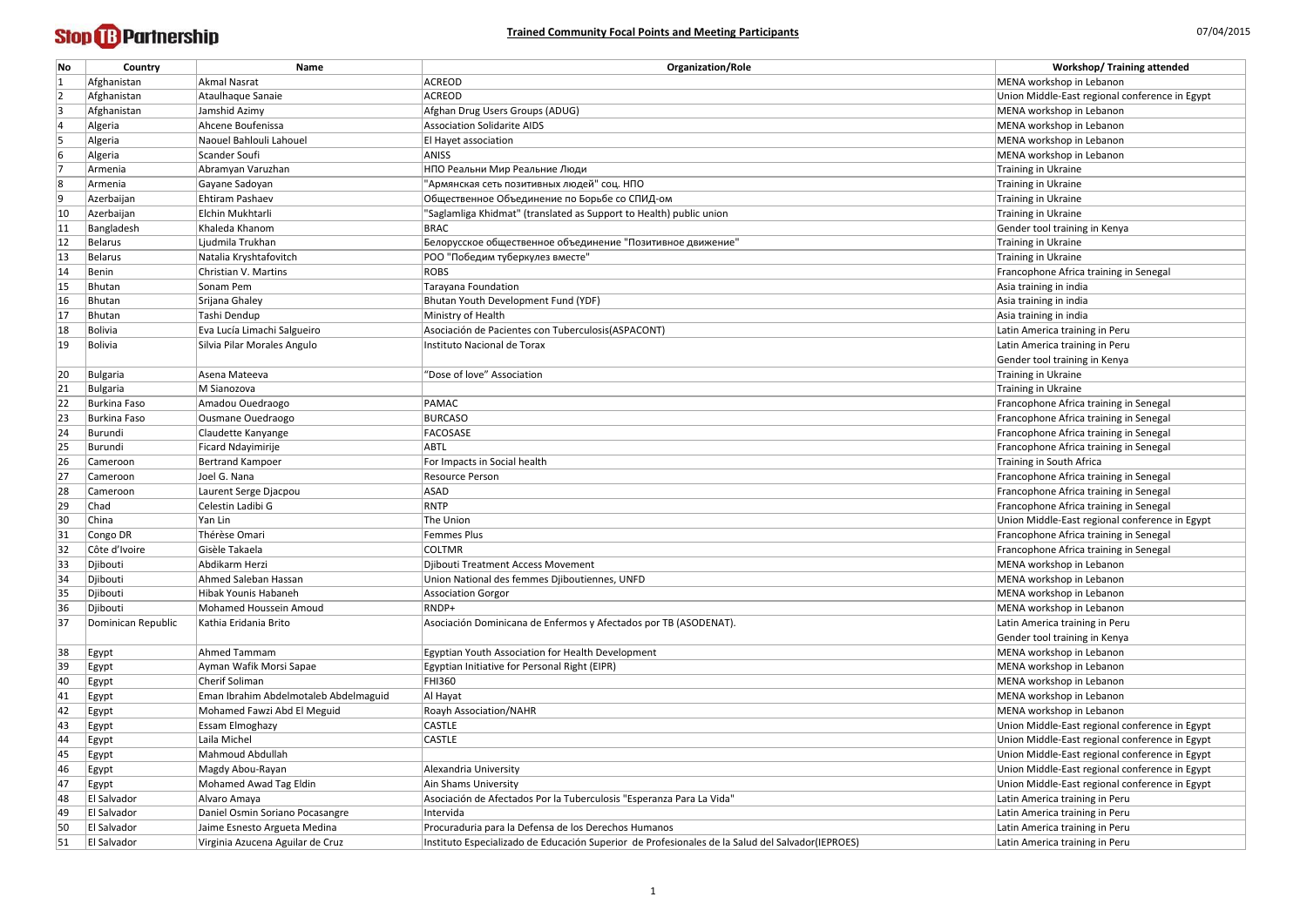| 52            | Gabon              | Léonce Omer Mbouma                     | Croix Rouge                                                                             | Francophone Africa training in Senegal               |
|---------------|--------------------|----------------------------------------|-----------------------------------------------------------------------------------------|------------------------------------------------------|
| 53            | Georgia            | Ekaterine Sanikidze                    | National Center for TB and lung Diseases                                                | Training in Ukraine                                  |
| 54            | Georgia            | Tsira Chakhaia                         | University Research Co., LLC (URC). USAID Georgia Tuberculosis Prevention Project (TPP) | Training in Ukraine                                  |
| 55            | Ghana              | Austin Arinze Obiefuna                 | <b>AFRO Global Alliance</b>                                                             | Training in South Africa                             |
| 56            | Ghana              | Desiree Naa Vanderpuye                 | <b>AFRO Global Alliance</b>                                                             | Training in South Africa                             |
| 57            | Guatemala          | Alma Griselda de León Calderón         | <b>ITPC - LATCA</b>                                                                     | Latin America training in Peru                       |
| 58            | Guatemala          | Luis Sanchez                           | Damian Foundation                                                                       | Latin America training in Peru                       |
|               |                    |                                        |                                                                                         | Gender tool training in Kenya                        |
| 59            | Guatemala          | Nancy Virginia Sandoval Paiz           | Asociación Guatemalteca de Enfermedades Infecciosas                                     | Latin America training in Peru                       |
| 60            | Honduras           | Andrea Azucena Mejía caballero         | Secretaria de Salud de Honduras, Programa Nacional de Control de la Tuberculosis        | Latin America training in Peru                       |
| 61            | Honduras           | Juana Celestina Arzu Zuñiga            | Representante de la Sociedad Civil                                                      | Latin America training in Peru                       |
| 62            | Honduras           | Justo Rufino Campos Rodas              | Asociación Nacional de Personas con VIH(ASONAPVSIDAH) - FOROSIDAH                       | Latin America training in Peru                       |
| 63            | India              | Anupama Srinivasan                     | REACH                                                                                   | Asia training in india                               |
| 64            | India              | Blessina Kumar                         | <b>GCTA</b>                                                                             | Training in South Africa                             |
|               |                    |                                        |                                                                                         | Gender tool training in Kenya                        |
| 65            | India              | <b>Cedric Fernandes</b>                | Sahara Aalhad CFRCAR                                                                    | Asia training in india                               |
| 66            | India              | Manojkumar Pardeshi                    | GCTA / National Coalition Of People Living With HIV in INDIA (NCPI+)                    | Training in South Africa                             |
| 67            | India              | Surya Prakash Makarla                  | BCare                                                                                   | Asia training in india                               |
| 68            | India              | <b>Tarit Chakraborty</b>               | BENGAL NETWORK OF PEOPLE LIVING WITH HIV/AIDS                                           | Asia training in india                               |
| 69            | India              | Victoria Garland                       | <b>GCTA</b>                                                                             | Training in South Africa                             |
| 70            | Indonesia          | Lusiana Aprilawati                     | Indonesia TB Care Network                                                               | Gender tool training in Kenya                        |
| 71            | Indonesia          | Candyana Yohan Tija                    | TB TWG - CCM GF ATM, INDONESIA                                                          | Asia training in india                               |
| 72            | Indonesia          | Muarawati Nurmalinda                   | Aisyiyah (Indonesian Islamic Women Org)                                                 | Asia training in india                               |
| 73            | Indonesia          | Zamzami Muhamad                        | Nahdlatul Ulama                                                                         | Asia training in india                               |
| 74            | Kazakhstan         | Elena Rastokina                        | O <sub>Φ</sub> "Answer"                                                                 | Training in Ukraine                                  |
| 75            | Kenya              | Allan Maleche                          | KELIN                                                                                   | Training in South Africa                             |
| 76            | Kenya              | Khairunisa Suleiman                    |                                                                                         | Training in South Africa                             |
| 77            | Kenya              | Maurine Murenga                        | <b>ICW</b>                                                                              | Gender tool training in Kenya                        |
| 78            | Kyrgyzstan         | <b>Bakyt Myrzaliev</b>                 | Филиал KNCV в Кыргызской Республике                                                     | Training in Ukraine                                  |
| 79            | Kyrgyzstan         | Olesya Mironenko                       | Общественное Объдинение "Социум"                                                        | Training in Ukraine                                  |
| 80            | Laos/Thailand      | Supa Pengpid                           | ASEAN Institute for Health Development, Mahidol University, Thailand                    | Asia training in india                               |
| 81            | Lebanon            | Alexandra Ataya                        | MENAHRA                                                                                 | MENA workshop in Lebanon                             |
| 82            | Lebanon            | Elie Aaraj                             | MENAHRA                                                                                 | MENA workshop in Lebanon                             |
| 83            | Lebanon            | Florence Farrayan                      | <b>MENAPUD</b>                                                                          | MENA workshop in Lebanon                             |
| 84            | Lebanon            | Hasn Fakih                             | MENAHRA                                                                                 | MENA workshop in Lebanon                             |
| 85            | Lebanon            | Jennifer Ghazal                        | MENAHRA                                                                                 | MENA workshop in Lebanon                             |
| 86            | Lebanon            |                                        | m-Coalition                                                                             | MENA workshop in Lebanon                             |
|               |                    | Johnny Tohme<br>Micheline Abou Chrouch |                                                                                         | MENA workshop in Lebanon                             |
| 87<br>88      | Lebanon<br>Lebanon | Ms. Golda Eid                          | MENAHRA<br>RANAA                                                                        | MENA workshop in Lebanon                             |
| 89            | Lebanon            | Ms. Hoda Mansour                       | RANAA                                                                                   | MENA workshop in Lebanon                             |
|               | Lebanon            | Patricia Haddad                        | MENAHRA                                                                                 | MENA workshop in Lebanon                             |
| 90            | Lebanon            | Perla Hany                             | MENAHRA                                                                                 | MENA workshop in Lebanon                             |
| 91<br> 92     | Lebanon            |                                        | MENAPUD                                                                                 |                                                      |
| 93            |                    | Rawya El Chab                          | MENAROSA                                                                                | MENA workshop in Lebanon<br>MENA workshop in Lebanon |
|               | Lebanon            | Rita Wahab<br>Wadih Aoun               | MENAHRA                                                                                 | MENA workshop in Lebanon                             |
| 94            | Lebanon            | <b>Thokozile Phiri</b>                 |                                                                                         |                                                      |
| 95            | Malawi             |                                        | ACT!                                                                                    | Training in South Africa                             |
| 96            | Mauritania         | Dieynaba N'Diom                        | Association des Gestionnaires pour le Developpment                                      | MENA workshop in Lebanon                             |
| 97            | Mauritania         | Djibril Sy                             | SOS PE                                                                                  | Francophone Africa training in Senegal               |
| 98            | Mauritania         | El Mokhtar Salem Abdi                  | <b>ACLS</b>                                                                             | MENA workshop in Lebanon                             |
| 99            | Mauritania         | Hemine M'Aibass                        | SOS TB                                                                                  | MENA workshop in Lebanon                             |
| 100           | Mauritania         | <b>Mohamed Mouloud</b>                 | <b>CCM</b>                                                                              | MENA workshop in Lebanon                             |
| 101           | Mauritania         | Mohamed Yahya el Eyil                  | ONG Globe                                                                               | MENA workshop in Lebanon                             |
| $ 102\rangle$ | Moldova            | Oxana Rucsineanu                       | Moldova National Association of tuberculosis patients (SMIT)                            | Training in South Africa                             |
|               |                    |                                        |                                                                                         | Gender tool training in Kenya                        |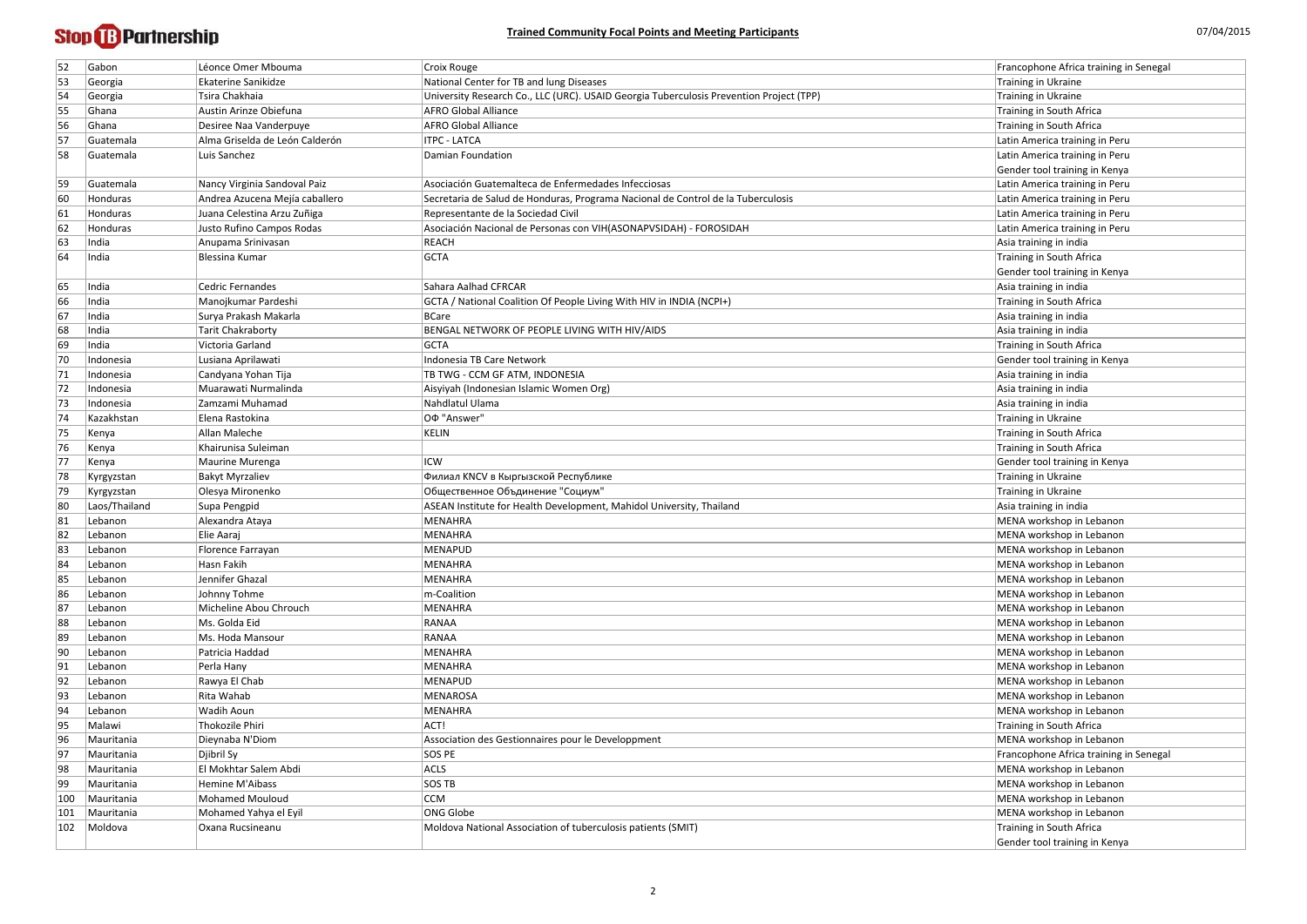| 103           | Moldova          | Svetlana Dolgu                     | Общественная Организация "AFI" (Act for Involvement)                                         | Training in Ukraine                    |
|---------------|------------------|------------------------------------|----------------------------------------------------------------------------------------------|----------------------------------------|
| 104           | Moldova          | <b>Vitaly Rabinchuk</b>            | Молодежь за право на жизнь                                                                   | Training in Ukraine                    |
| 105           | Mongolia         | Dolgion Erdenebat                  | Project Coordination Unit of Global Fund Supported Project, the Ministry of Health, Mongolia | Asia training in india                 |
| 106           | Mongolia         | Turbat Bayartnasan                 | Mongolian Anti-Tuberculosis Association                                                      | Asia training in india                 |
| 107           | Morocco          | Zakaria Bahtout                    | <b>ALCS Marrakech</b>                                                                        | MENA workshop in Lebanon               |
| 108           | Morocco          | Zoubida Bouayad                    | <b>SOS TB</b>                                                                                | MENA workshop in Lebanon               |
| $ 109\rangle$ | $\vert$ Nepal    | Basanta Parajuli                   | <b>Volunteers for Development Nepal (VFDN)</b>                                               | Asia training in india                 |
| $ 110\rangle$ | $\vert$ Nepal    | Bharati KC                         | Dang Plus                                                                                    | Asia training in india                 |
| 111           | $\vert$ Nepal    | Reena Lama                         | Friends Affected & Infected Together in Hand (FAITH)                                         | Asia training in india                 |
| $ 112\rangle$ | Niger            | Mamoudou Boubou                    | RENIP+/CCM                                                                                   | Francophone Africa training in Senegal |
| $ 113\rangle$ | Nigeria          | Baba-gana Adam                     |                                                                                              | Training in South Africa               |
| 114           | Nigeria          | Ibrahim Umoru                      |                                                                                              | Training in South Africa               |
| 115           | Nigeria          | Martin-Mary Falana                 |                                                                                              | Training in South Africa               |
|               | 116   Nigeria    | Mayowa Joel                        | Communication for Development Centre                                                         | Francophone Africa training in Senegal |
|               |                  |                                    |                                                                                              | Training in South Africa               |
|               |                  |                                    |                                                                                              | Gender tool training in Kenya          |
| 117           | Nigeria          | Obatunde Oladapo                   | PLAN Health Advocacy and Development Foundation                                              | Training in South Africa               |
| 118           | Pakistan         | Maimoona Malik                     | Nai Zindagi                                                                                  | MENA workshop in Lebanon               |
| 119           | Pakistan         | Pervaiz Tufail                     | <b>Global Coalition of TB Activists</b>                                                      | MENA workshop in Lebanon               |
| 120           | Palestine        | Aida Tamimi                        | Al-Maqdese for Society Development (MSD)                                                     | MENA workshop in Lebanon               |
| 121           | Palestine        | Issam Jweihan                      | Al-Maqdese for Society Development (MSD)                                                     | MENA workshop in Lebanon               |
| $ 122\rangle$ | Paraguay         | María Celeste Saldivar de Corrales | Alientos de Vida                                                                             | Latin America training in Peru         |
| 123           | Paraguay         | Miryan Caballero de Espinola       | Centro de Estudios y Formación para el Ecodesarrollo - ALTER VIDA                            | Latin America training in Peru         |
| 124           | Paraguay         | Silvia Carolina Perez              | Universidad                                                                                  | Latin America training in Peru         |
| 125           | Peru             | Ana Melva Fernandez                | Asociación de Promotoras de Salud Perseverancias y Trabajo DOTS-PLUS TBC-M.D.R.I.            | Latin America training in Peru         |
| 126           | Peru             | Celia Floriano                     | Instituto Nacional Penitenciario - INPE                                                      | Latin America training in Peru         |
| 127           | Peru             | César Alva                         | Asociación de Enfermos de Tuberculosis - ASETB La Victoria                                   | Latin America training in Peru         |
| 128           | Peru             | Johana Elizabeth Campos Veramendi  | Comando de Salud del Ejercito                                                                | Latin America training in Peru         |
| $ 129\rangle$ | Peru             | Jose de la Cruz                    | Instituto de Derecho Sindical                                                                | Latin America training in Peru         |
| 130           | Romania          | Cristina Moga                      | A.S.P.T.M.R.                                                                                 | Training in Ukraine                    |
| 131           | Romania          | Marina Carzol                      | Student                                                                                      | Training in Ukraine                    |
| 132           | Senegal          | Aminata Kane                       | AfriCASO                                                                                     | Francophone Africa training in Senegal |
| $ 133\rangle$ | Senegal          | <b>Badou Sow</b>                   | Consultant                                                                                   | Francophone Africa training in Senegal |
|               | 134 Senegal      | Fatou Kine Wathie                  | Plan International-Senegal                                                                   | Francophone Africa training in Senegal |
| 135           | Senegal          | Innocent Laison                    | AfriCASO                                                                                     | Francophone Africa training in Senegal |
|               | 136   Senegal    | Khady Fam                          | AfriCASO                                                                                     | Francophone Africa training in Senegal |
| 137           | Senegal          | Kibibi Mbwavi                      | Independent consultant                                                                       | Training in South Africa               |
|               |                  |                                    |                                                                                              | Gender tool training in Kenya          |
|               | 138 Senegal      | Latyr Dieng                        | AfriCASO                                                                                     | Francophone Africa training in Senegal |
| 139           | Senegal          | Marie Sarr                         | PNT                                                                                          | Francophone Africa training in Senegal |
|               | 140   Senegal    | Mouhamadou Niang                   | PNT                                                                                          | Francophone Africa training in Senegal |
| $ 141\rangle$ | Senegal          | Papa A Deme                        | AfriCASO                                                                                     | Francophone Africa training in Senegal |
|               | 142 South Africa | Harry Hausler                      | <b>TB/HIV Care Association</b>                                                               | Training in South Africa               |
| 143           | South Africa     | Kettie Tembo                       |                                                                                              | Training in South Africa               |
| 144           | South Africa     | Lindiwe Mvusi                      |                                                                                              | Training in South Africa               |
| 145           | South Africa     | Portia Serote                      | <b>Treatment Action Campaign</b>                                                             | Gender tool training in Kenya          |
| 146           | South Africa     | Ria Grant                          | TB/HIV Care Association                                                                      | Training in South Africa               |
| 147           | South Africa     | Stacie Stender                     | <b>JHPIEGO</b>                                                                               | Gender tool training in Kenya          |
| 148           | South Africa     | Tshiamo Moela                      |                                                                                              | Training in South Africa               |
| 149           | Sri Lanka        | Chathuranga Fernando               | <b>SEPCO Peoples Organization</b>                                                            | Asia training in india                 |
|               | 150 Sri Lanka    | Pubudu Pathirana                   | Positive Women Network- Srilanka                                                             | Asia training in india                 |
|               | 151   Sri Lanka  | Rohana Konara                      | Centre for Human Rights & Social Development                                                 | Asia training in india                 |
| 152           | Sri Lanka        | Rohana Konara                      | Centre for Human Rights and Social Development                                               | Gender tool training in Kenya          |
|               | 153 Sri Lanka    | Swarna Kodagoda                    | Alliance Lanka                                                                               | Asia training in india                 |
|               |                  |                                    |                                                                                              |                                        |